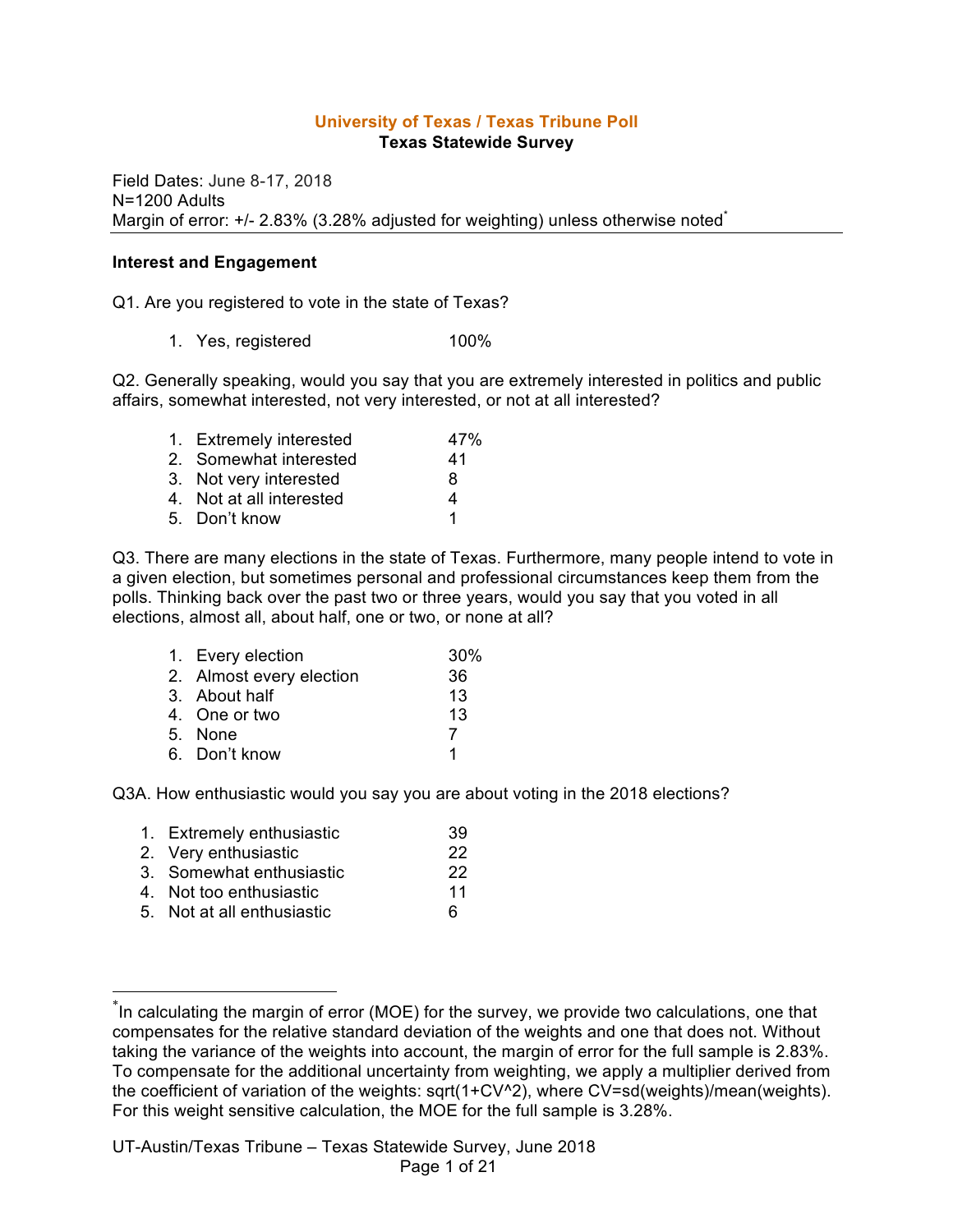# **Most Important Problem**

Q4. What would you say is the most important problem facing this country today? **[Randomize]**

| 1. The economy                      | 15%                     |
|-------------------------------------|-------------------------|
| 2. Immigration                      | 11                      |
| 3. Moral decline                    | 10                      |
| 4. Health care                      | $\overline{7}$          |
| 5. Gun control/gun violence         | 7                       |
| 6. The economy                      | 5                       |
| 7. Federal spending/national debt   | 5                       |
| 8. Border security                  | 5                       |
| 9. Income inequality                | 4                       |
| 10. National security/terrorism     | 33322222221             |
| 11. Education                       |                         |
| 12. Race relations                  |                         |
| 13. Unemployment/jobs               |                         |
| 14. Partisan gridlock               |                         |
| 15. Crime and drugs                 |                         |
| 16. Environment                     |                         |
| 17. Social welfare programs         |                         |
| 18. Police brutality/militarization |                         |
| 19. The media                       |                         |
| 20. Russia                          |                         |
| 21. Middle East instability         |                         |
| 22. Taxes                           | $\overline{\mathbf{1}}$ |
| 23. Gas prices                      | $\mathbf{1}$            |
| 24. Abortion                        | $\overline{1}$          |
| 25. Voting System                   | 1                       |
| 26. Housing                         | 1                       |
| 27. Opioid/prescription drug abuse  | 1                       |
| 28. Gay marriage                    | $\overline{0}$          |
| 29. Government data collection      | $\overline{0}$          |
| 30. Energy                          | $\overline{0}$          |
| 31. Foreign trade                   | $\overline{0}$          |
| 32. Sexual Harassment               | 0                       |
| 33. North Korea                     | 0                       |
|                                     |                         |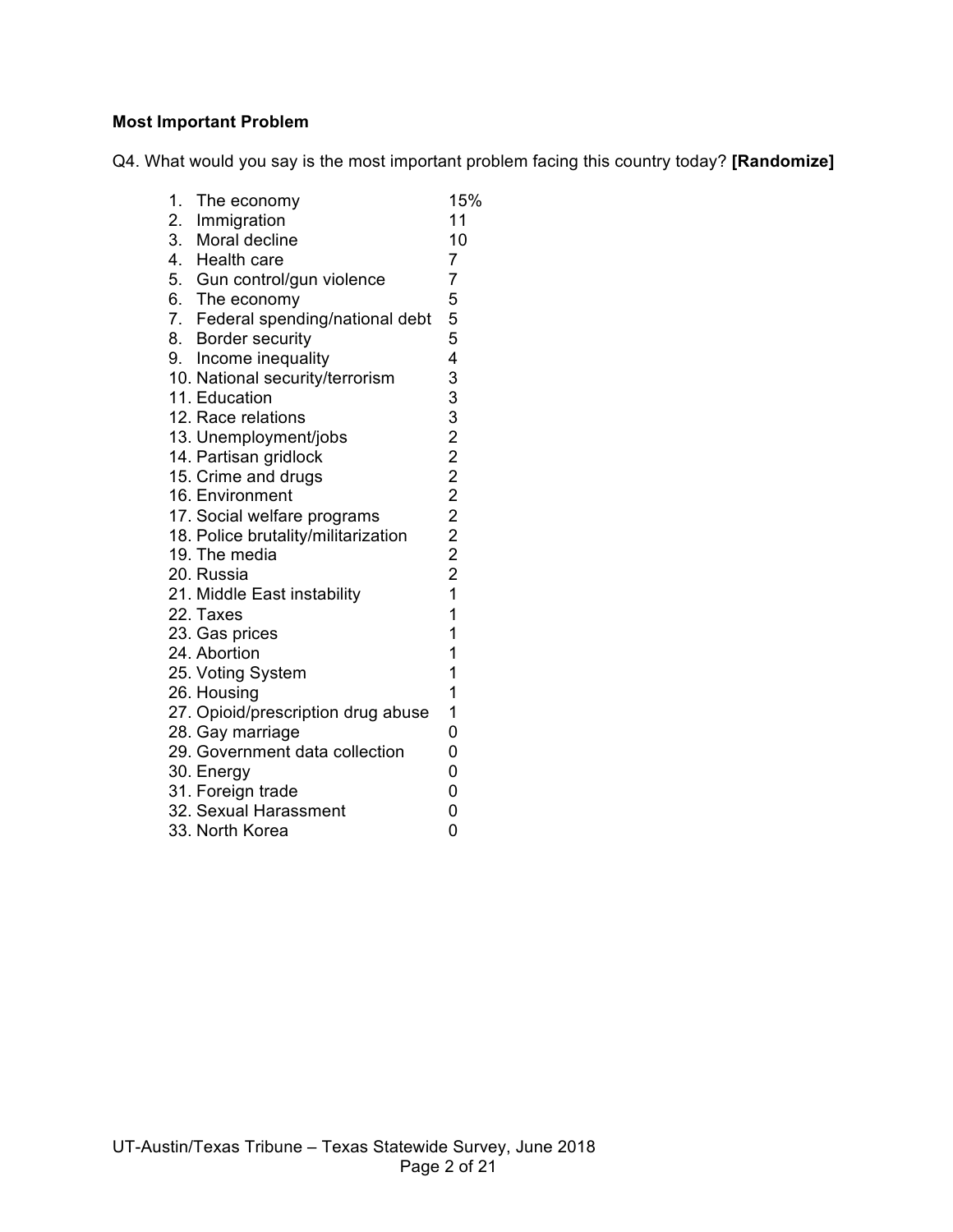Q5. What would you say is the most important problem facing the State of Texas today? **[Randomize]**

| 1. Immigration                                           | 16%                     |
|----------------------------------------------------------|-------------------------|
| 2. Border security<br>3. Political corruption/leadership | 14                      |
|                                                          | 8                       |
| 4. Education                                             | $\overline{7}$          |
| 5. Health care                                           | $\overline{7}$          |
| 6. Gun control/gun violence                              | 6                       |
| 7. Moral decline                                         | 4                       |
| 8. Unemployment/jobs                                     | 33322222221             |
| 9. Crime and drugs                                       |                         |
| 10. Hurricane recovery                                   |                         |
| 11. The economy                                          |                         |
| 12. Transportation/roads/traffic                         |                         |
| 13. Social welfare programs                              |                         |
| 14. State government spending                            |                         |
| 15. Taxes                                                |                         |
| 16. Redistricting                                        |                         |
| 17. Gas prices                                           |                         |
| 18. Environment                                          |                         |
| 19. Water supply                                         |                         |
| 20. Abortion                                             | $\overline{\mathbf{1}}$ |
| 21. State budget cuts                                    | 1                       |
| 22. Insurance rates                                      | 1                       |
| 23. Voting system                                        | 1                       |
| 24. Energy                                               | 1                       |
| 25. Housing                                              | 1                       |
| 26. Property rights                                      | 1                       |
| 27. Police brutality/militarization                      | 1                       |
| 28. Pension funding                                      | 1                       |
| 29. Opioid/prescription drug abuse                       | 1                       |
| 30. Gay marriage                                         | 0                       |
| 31. Utility rates                                        | 0                       |
| 32. Electoral fraud                                      | $\overline{0}$          |
| 33. The media                                            | $\overline{0}$          |
| 34. State courts                                         | 0                       |
| 35. Declining oil prices                                 | 0                       |
|                                                          |                         |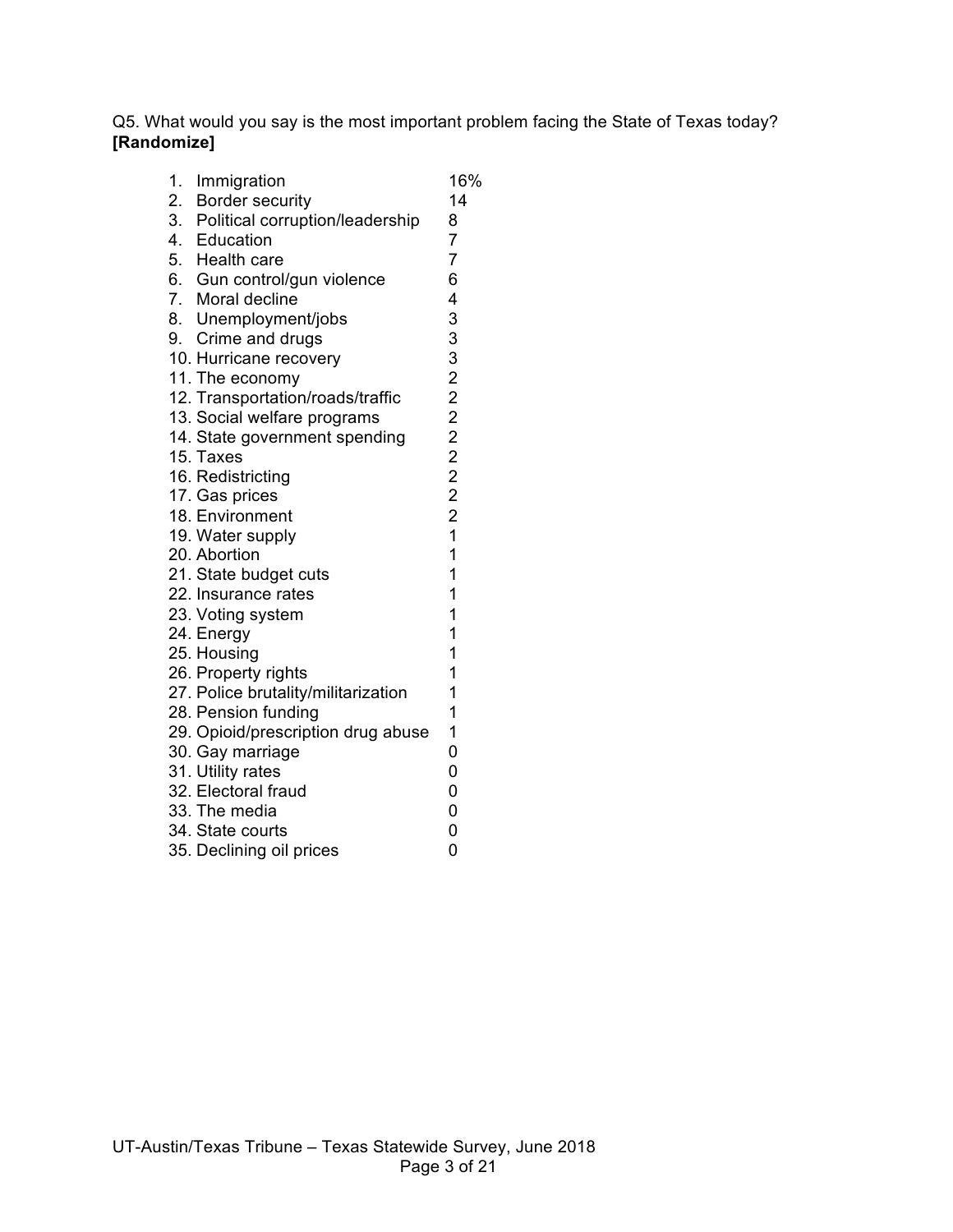# **Retrospective Assessments**

Q6. How would you rate the job Donald Trump is doing as president? Would you say that you…

|                  | <b>Neither</b>             |                     |                           |                               |                               |            |  |
|------------------|----------------------------|---------------------|---------------------------|-------------------------------|-------------------------------|------------|--|
|                  | <b>Approve</b><br>strongly | Approve<br>somewhat | approve nor<br>disapprove | <b>Disapprove</b><br>somewhat | <b>Disapprove</b><br>strongly | Don't Know |  |
| <b>June 2018</b> | 29                         | 18                  |                           |                               | 38                            |            |  |
| Feb. 2018        | 30                         | 16                  |                           |                               | 39                            |            |  |
| Oct. 2017        | 27                         | 18                  |                           | 8                             | 42                            |            |  |
| <b>June 2017</b> | 25                         | 18                  |                           |                               | 44                            |            |  |
| Feb. 2017        | 32                         | 14                  |                           | 4                             | 40                            | 3          |  |

Q7. How would you rate the job the U.S. Congress is doing? Would you say that you...

|                  | <b>Neither</b>             |                            |                           |                               |                               |                |  |  |
|------------------|----------------------------|----------------------------|---------------------------|-------------------------------|-------------------------------|----------------|--|--|
|                  | <b>Approve</b><br>strongly | <b>Approve</b><br>somewhat | approve nor<br>disapprove | <b>Disapprove</b><br>somewhat | <b>Disapprove</b><br>strongly | Don't Know     |  |  |
| <b>June 2018</b> | 3                          | 15                         | 18                        | 21                            | 38                            | 4              |  |  |
| Feb. 2018        | 2                          | 17                         | 16                        | 22                            | 39                            | 3              |  |  |
| Oct. 2017        | $\overline{2}$             | 10                         | 15                        | 24                            | 45                            | 3              |  |  |
| <b>June 2017</b> | 2                          | 13                         | 15                        | 24                            | 43                            | 4              |  |  |
| Feb. 2017        | 5                          | 21                         | 20                        | 18                            | 32                            | 5              |  |  |
| Oct. 2016        | 2                          | 8                          | 18                        | 27                            | 41                            | 4              |  |  |
| <b>June 2016</b> | 2                          | 8                          | 16                        | 24                            | 45                            | 5              |  |  |
| Feb. 2016        | $\overline{2}$             | 10                         | 17                        | 24                            | 43                            | 4              |  |  |
| Nov. 2015        | 2                          | 8                          | 17                        | 25                            | 46                            | 3              |  |  |
| <b>June 2015</b> | 2                          | 13                         | 21                        | 26                            | 36                            |                |  |  |
| Feb. 2015        | 3                          | 17                         | 19                        | 24                            | 34                            | 2<br>3         |  |  |
| Oct. 2014        | 2                          | 12                         | 13                        | 30                            | 41                            | $\overline{2}$ |  |  |
| <b>June 2014</b> | 3                          | 8                          | 15                        | 24                            | 48                            | 3              |  |  |
| Feb. 2014        | 3                          | 8                          | 15                        | 23                            | 49                            | $\overline{c}$ |  |  |
| Oct. 2013        | 2                          | 6                          | 12                        | 21                            | 56                            | 3              |  |  |
| <b>June 2013</b> | 2                          | 10                         | 16                        | 23                            | 46                            | $\overline{c}$ |  |  |
| Feb. 2013        | 3                          | 11                         | 12                        | 23                            | 48                            | 3              |  |  |
| Oct. 2012        |                            | 10                         | 18                        | 26                            | 43                            | 3              |  |  |
| <b>May 2012</b>  |                            | 9                          | 15                        | 23                            | 48                            | 3              |  |  |
| Feb. 2012        |                            | 10                         | 14                        | 26                            | 47                            | $\overline{2}$ |  |  |
| Oct. 2011        | 2                          | 9                          | 10                        | 26                            | 51                            | $\overline{2}$ |  |  |
| <b>May 2011</b>  |                            | 15                         | 20                        | 27                            | 35                            | 3              |  |  |
| Feb. 2011        | 2                          | 17                         | 19                        | 26                            | 33                            | 4              |  |  |
| Oct. 2009        | 2                          | 12                         | 11                        | 22                            | 49                            | 4              |  |  |
| <b>June 2009</b> | 2                          | 18                         | 22                        | 22                            | 36                            | 0              |  |  |
| Feb. 2009        | 4                          | 22                         | 22                        | 15                            | 37                            | 0              |  |  |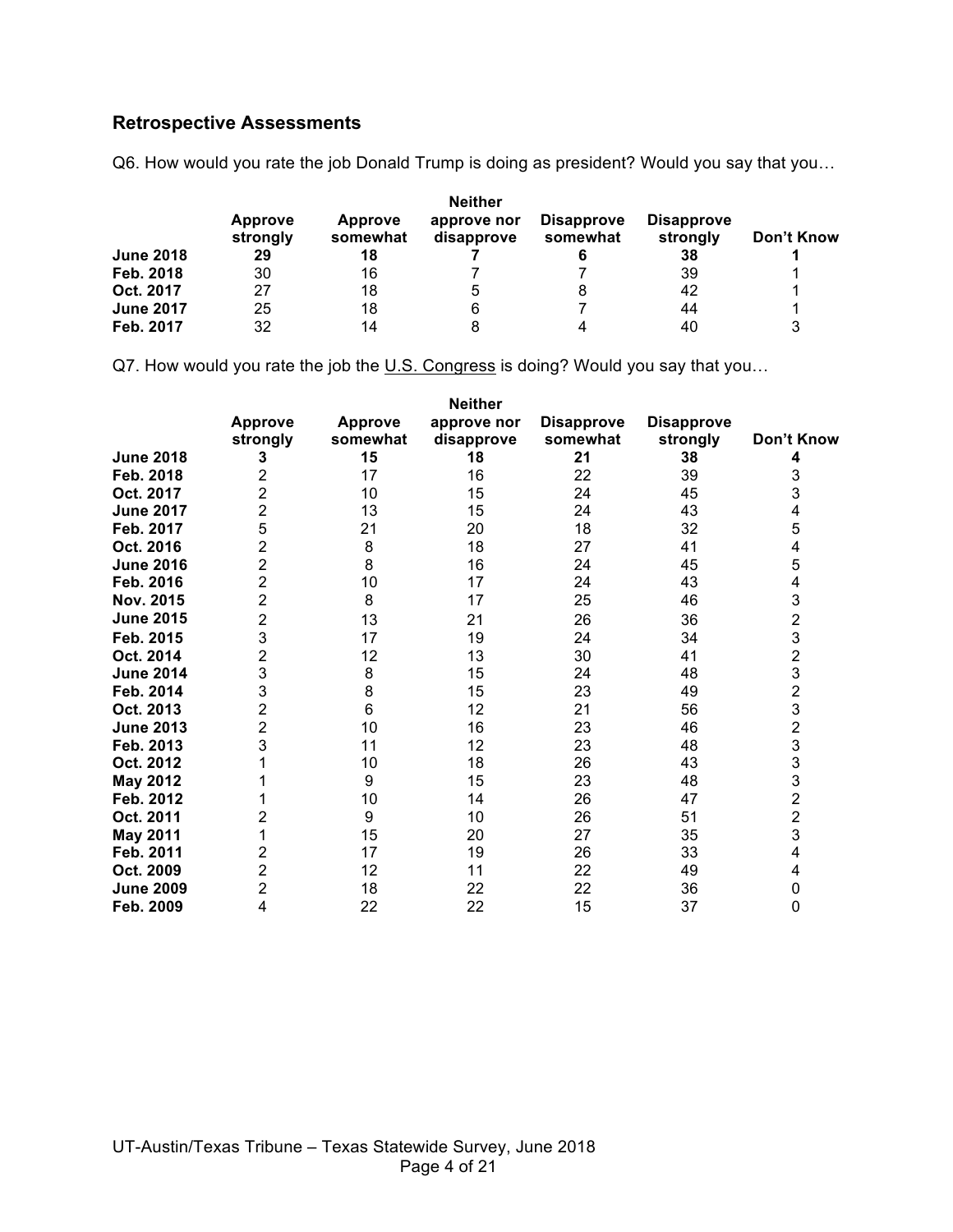Q8A. How would you rate the job Greg Abbott is doing as Governor? Would you say that you...

|                  | <b>Approve</b><br>strongly | <b>Approve</b><br>somewhat | <b>Neither</b><br>approve nor<br>disapprove | <b>Disapprove</b><br>somewhat | <b>Disapprove</b><br>strongly | Don't Know |
|------------------|----------------------------|----------------------------|---------------------------------------------|-------------------------------|-------------------------------|------------|
| <b>June 2018</b> | 27                         | 20                         | 13                                          | 12                            | 24                            | 5          |
| Feb. 2018        | 28                         | 18                         | 18                                          | 8                             | 23                            | 5          |
| Oct. 2017        | 27                         | 21                         | 14                                          |                               | 22                            | 5          |
| <b>June 2017</b> | 27                         | 18                         | 12                                          | 9                             | 29                            |            |
| Feb. 2017        | 27                         | 18                         | 17                                          |                               | 24                            | 5          |
| Oct. 2016        | 21                         | 21                         | 17                                          | 10                            | 23                            | 8          |
| <b>June 2016</b> | 20                         | 22                         | 19                                          | 10                            | 21                            | 8          |
| Feb. 2016        | 18                         | 23                         | 24                                          | 9                             | 20                            | 6          |
| Nov. 2015        | 20                         | 22                         | 21                                          | 10                            | 19                            |            |
| <b>June 2015</b> | 22                         | 24                         | 28                                          | 8                             | 16                            | 15         |

Q8B. How would you rate the job Dan Patrick is doing as Lieutenant Governor? Would you say that you…

|                  |                            |                            | <b>Neither</b>            |                               |                               |            |
|------------------|----------------------------|----------------------------|---------------------------|-------------------------------|-------------------------------|------------|
|                  | <b>Approve</b><br>strongly | <b>Approve</b><br>somewhat | approve nor<br>disapprove | <b>Disapprove</b><br>somewhat | <b>Disapprove</b><br>strongly | Don't Know |
| <b>June 2018</b> | 18                         | 18                         | 18                        |                               | 26                            | 12         |
| Feb. 2018        | 19                         | 17                         | 21                        |                               | 25                            | 10         |
| Oct. 2017        | 16                         | 20                         | 19                        |                               | 24                            | 13         |
| <b>June 2017</b> | 15                         | 19                         | 18                        |                               | 28                            | 11         |
| Feb. 2017        | 16                         | 16                         | 24                        | 8                             | 23                            | 14         |
| Oct. 2016        | 12                         | 19                         | 20                        |                               | 22                            | 18         |
| <b>June 2016</b> | 12                         | 19                         | 24                        | 8                             | 22                            | 15         |
| Feb. 2016        | 8                          | 19                         | 30                        |                               | 20                            | 16         |
| Nov. 2015        | 10                         | 19                         | 28                        |                               | 17                            | 16         |
| <b>June 2015</b> | 13                         | 19                         | 28                        |                               | 16                            | 15         |

#### **[RANDOMIZE Q9A-Q9B]**

Q9A. How would you rate the job Ted Cruz is doing as U.S. Senator? Would you say that you…

|                  | <b>Neither</b>             |                            |                           |                               |                               |            |  |
|------------------|----------------------------|----------------------------|---------------------------|-------------------------------|-------------------------------|------------|--|
|                  | <b>Approve</b><br>strongly | <b>Approve</b><br>somewhat | approve nor<br>disapprove | <b>Disapprove</b><br>somewhat | <b>Disapprove</b><br>strongly | Don't Know |  |
| <b>June 2018</b> | 21                         | 18                         | 13                        |                               | 33                            |            |  |
| Feb. 2018        | 22                         | 18                         | 12                        |                               | 32                            |            |  |
| Oct. 2017        | 19                         | 19                         | 13                        | 12                            | 31                            | 5          |  |
| <b>June 2017</b> | 21                         | 17                         | 12                        | 9                             | 35                            | 6          |  |
| Feb. 2017        | 20                         | 18                         | 14                        | 10                            | 29                            | 9          |  |
| Oct. 2016        | 16                         | 19                         | 13                        | 11                            | 34                            |            |  |
| <b>June 2016</b> | 18                         | 17                         | 13                        | 12                            | 31                            | 9          |  |
| Feb. 2016        | 18                         | 19                         | 15                        | 10                            | 32                            | 6          |  |
| Nov. 2015        | 27                         | 17                         |                           | 9                             | 28                            | 9          |  |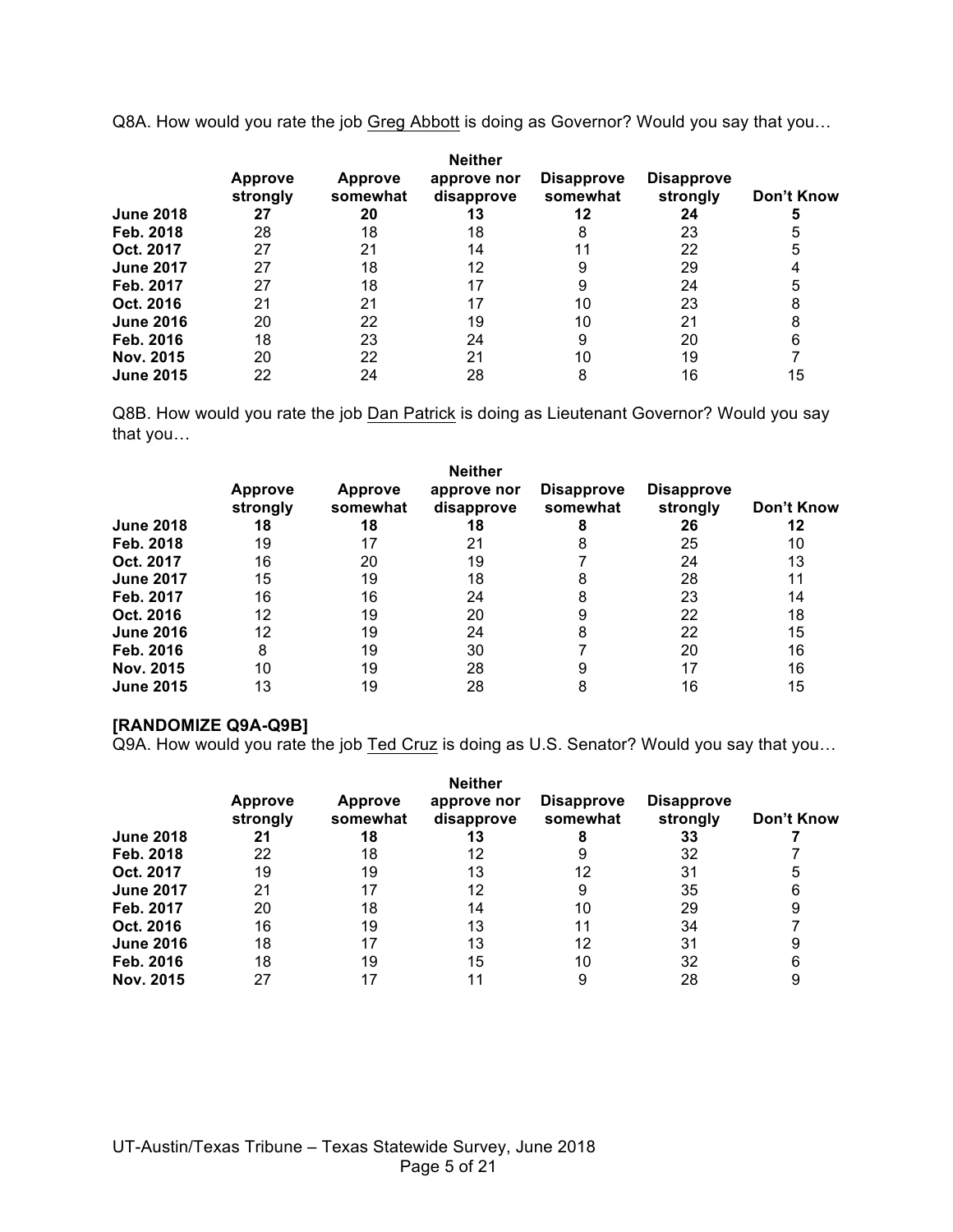Q9B. How would you rate the job John Cornyn is doing as U.S. Senator? Would you say that you…

| <b>June 2018</b> | <b>Approve</b><br>strongly<br>8 | <b>Approve</b><br>somewhat<br>19 | <b>Neither</b><br>approve nor<br>disapprove<br>21 | <b>Disapprove</b><br>somewhat<br>14 | <b>Disapprove</b><br>strongly<br>24 | Don't Know<br>13 |
|------------------|---------------------------------|----------------------------------|---------------------------------------------------|-------------------------------------|-------------------------------------|------------------|
| Feb. 2018        | 10                              | 19                               | 23                                                | 15                                  | 23                                  | 10               |
| Oct. 2017        |                                 | 21                               | 18                                                | 15                                  | 27                                  | 12               |
| <b>June 2017</b> | 9                               | 19                               | 18                                                | 14                                  | 27                                  | 12               |
| Feb. 2017        | 11                              | 19                               | 22                                                | 12                                  | 22                                  | 14               |
| Oct. 2016        | 8                               | 20                               | 22                                                | 14                                  | 22                                  | 15               |
| <b>June 2016</b> |                                 | 17                               | 24                                                | 14                                  | 21                                  | 17               |
| Feb. 2016        |                                 | 20                               | 26                                                | 14                                  | 18                                  | 15               |
| Nov. 2015        |                                 | 20                               | 22                                                | 16                                  | 18                                  | 16               |

9C. Do you approve or disapprove of the way Robert Mueller is handling the investigation of Russian interference in the 2016 Election?

|                  | <b>Neither</b>             |                            |                           |                               |                               |            |  |  |
|------------------|----------------------------|----------------------------|---------------------------|-------------------------------|-------------------------------|------------|--|--|
|                  | <b>Approve</b><br>strongly | <b>Approve</b><br>somewhat | approve nor<br>disapprove | <b>Disapprove</b><br>somewhat | <b>Disapprove</b><br>strongly | Don't Know |  |  |
| <b>June 2018</b> | 24                         | 13                         | 14                        | 10                            | 28                            | 11         |  |  |
| Feb. 2018        | 24                         | 14                         | 17                        | 12                            | 24                            | 10         |  |  |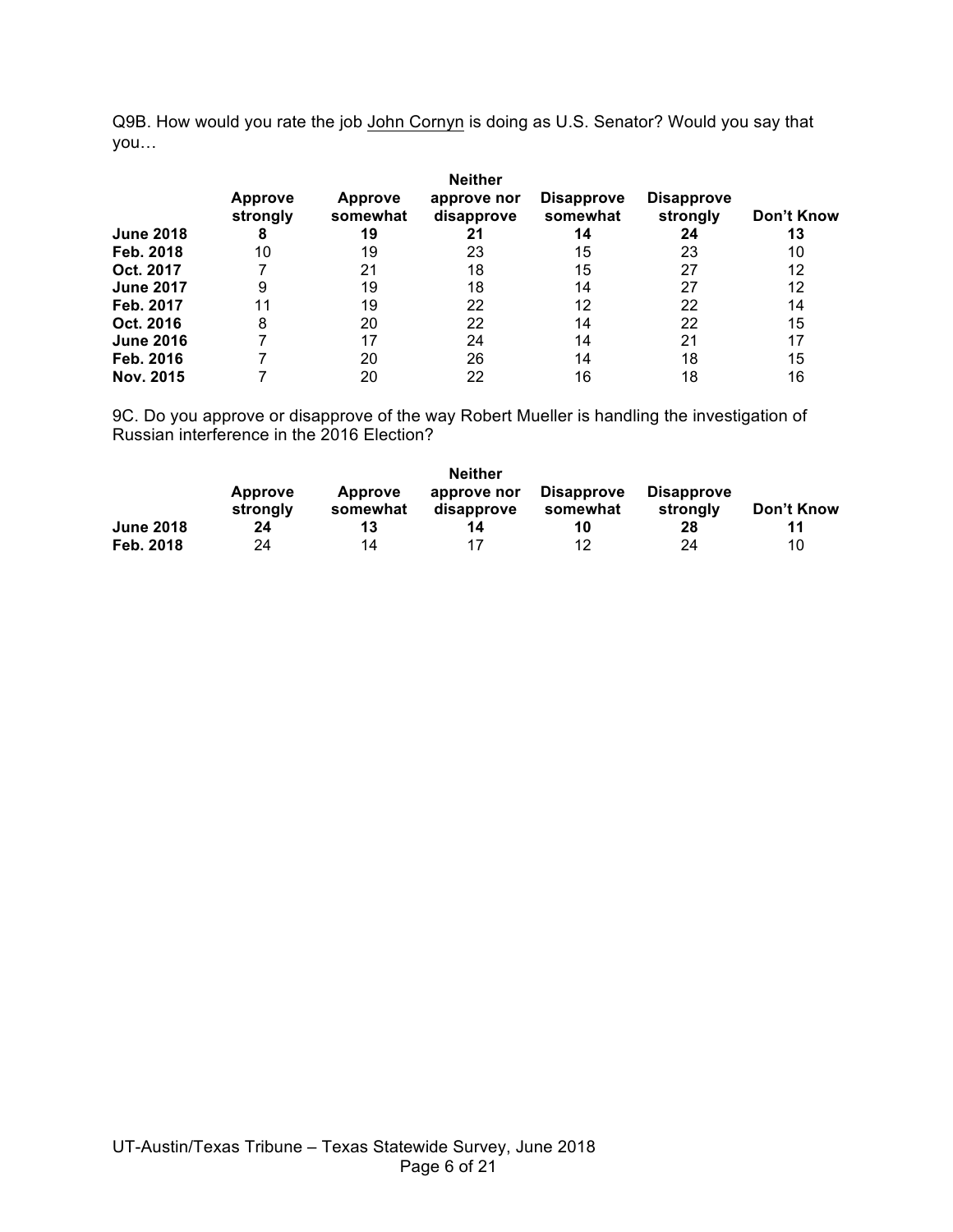# **Political Figures and Elections**

Q15. If the 2018 general election for U.S. Senator from Texas was held today, would you vote for **[RANDOMIZE "the Republican Ted Cruz", "the Democrat Beto O'Rourke", "the Libertarian Neal Dikeman"]** the Republican Ted Cruz, the Democrat Beto O'Rourke, the Libertarian Neal Dikeman, someone else, of haven't you thought about it enough to have an opinion? **[RANDOMIZE 1-3]**

| 1. Ted Cruz                                           | 41% |
|-------------------------------------------------------|-----|
| 2. Beto O'Rourke                                      | 36  |
| 3. Neal Dikeman                                       |     |
| 4. Someone else                                       | ્વ  |
| 5. Haven't thought about it enough to have an opinion | 17  |

Q16. If the 2018 general election for Governor were held today, would you vote for **[RANDOMIZE "the Republican Greg Abbott", "the Democrat Lupe Valdez", "the Libertarian Mark Tippetts"]** the Republican Greg Abbott, the Democrat Lupe Valdez, the Libertarian Mark Tippetts, someone else, of haven't you thought about it enough to have an opinion? **[RANDOMIZE 1-3]**

| 1. Greg Abbott                                        | 44% |
|-------------------------------------------------------|-----|
| 2. Lupe Valdez                                        | -32 |
| 3. Mark Tippetts                                      | Δ   |
| 4. Someone else                                       |     |
| 5. Haven't thought about it enough to have an opinion | 16  |

Q17. If the 2018 general election for Lieutenant Governor were held today, would you vote for **[RANDOMIZE "the Republican Dan Patrick", "the Democrat Mike Collier", "the Libertarian Kerry McKennon"]** the Republican Dan Patrick, the Democrat Mike Collier, the Libertarian Kerry McKennon, someone else, of haven't you thought about it enough to have an opinion? **[RANDOMIZE 1-3]**

| 1. Dan Patrick                                        | 37% |
|-------------------------------------------------------|-----|
| 2. Mike Collier                                       | -31 |
| 3. Kerry McKennon                                     | Δ   |
| 4. Someone else                                       | 5   |
| 5. Haven't thought about it enough to have an opinion | 23  |
|                                                       |     |

Q18. If the 2018 general election for Attorney General were held today, would you vote for **[RANDOMIZE "the Republican Ken Paxton", "the Democrat Justin Nelson", "the Libertarian Michael Ray Harris"]** the Republican Ken Paxton, the Democrat Justin Nelson, the Libertarian Michael Ray Harris, someone else, of haven't you thought about it enough to have an opinion? **[RANDOMIZE 1-3]**

| 1. Ken Paxton                                         | 32% |
|-------------------------------------------------------|-----|
| 2. Justin Nelson                                      | -31 |
| 3. Michael Ray Harris                                 | 6   |
| 4. Someone else                                       | 4   |
| 5. Haven't thought about it enough to have an opinion | 26  |
|                                                       |     |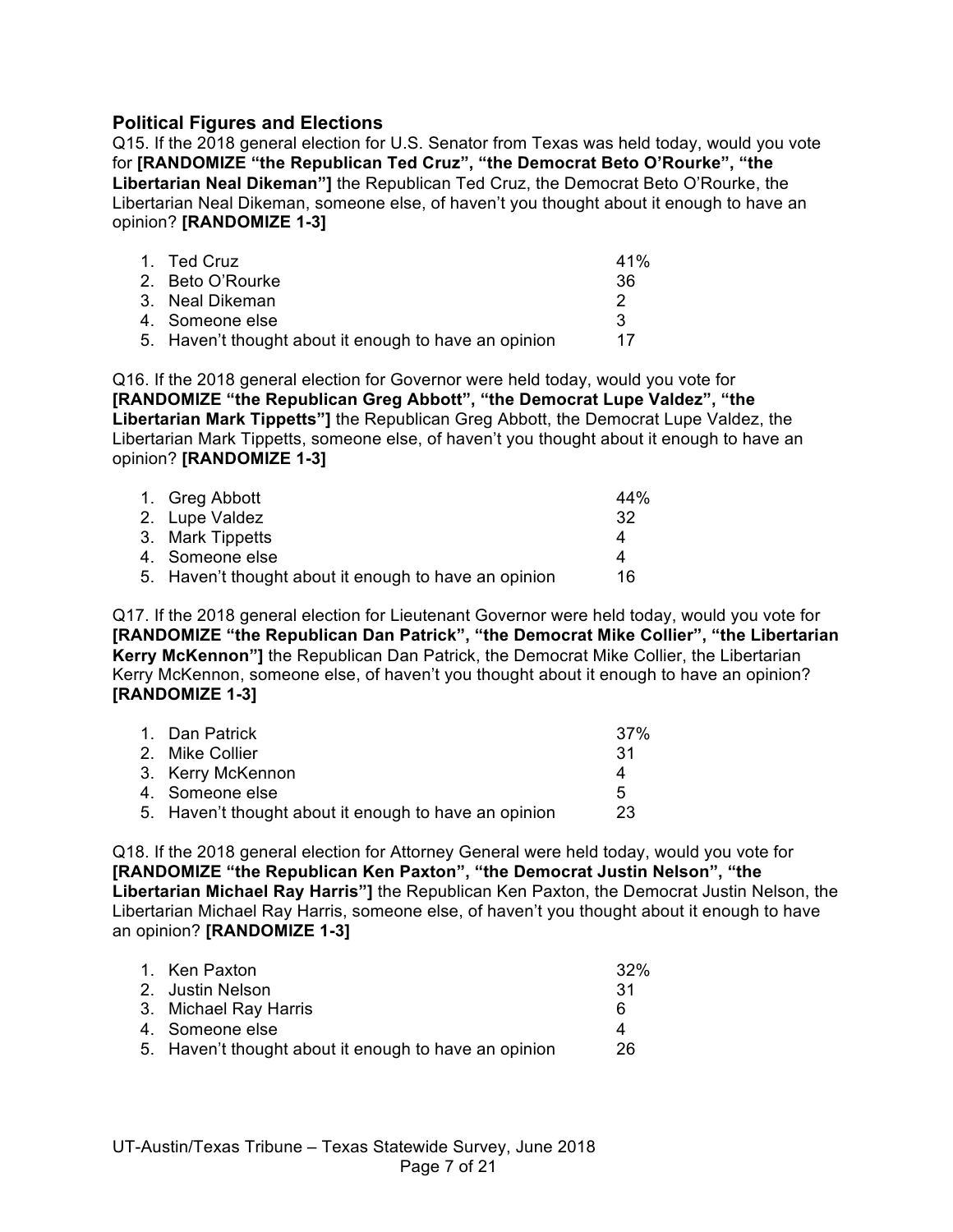Q19A. If the 2018 election for the Representative in the United States House of Representatives in your district were held today, would you vote for **[RANDOMIZE "the Democratic candidate" and "the Republican candidate"]** the Democratic candidate, the Republican candidate, or haven't you thought about it enough to have an opinion?

| 1. Democratic candidate                               | 41% |
|-------------------------------------------------------|-----|
| 2. Republican candidate                               | 43  |
| 3. Haven't thought about it enough to have an opinion |     |

Q19B. If the 2018 election for the Texas Legislature in your district were held today, would you vote for **[RANDOMIZE "the Democratic candidate" and "the Republican candidate"]** the Democratic candidate, the Republican candidate, or haven't you thought about it enough to have an opinion? **[Randomize 1-2]**

| 1. Democratic candidate                               | 42% |
|-------------------------------------------------------|-----|
| 2. Republican candidate                               | 43  |
| 3. Haven't thought about it enough to have an opinion | 16  |

Q20A. Suppose the Tea Party movement organized itself as a political party. When thinking about the next election for Congress, would you vote for **[Randomize]** the Republican candidate from your district, the Democratic candidate from your district, or the Tea Party candidate from your district? **[Randomize 1-2]**

| 1. Republican candidate | <b>27%</b> |
|-------------------------|------------|
| 2. Democratic candidate | 41         |
| 3. Tea Party candidate  | 13         |
| 4. Don't know           | 19         |

Q20B. Do you think the Tea Party movement has too much influence, too little influence, or the right amount of influence in the Republican Party?

- 1. Too much influence 30%
- 2. Too little influence 26
- 3. The right amount of influence 16
- 4. Don't know 28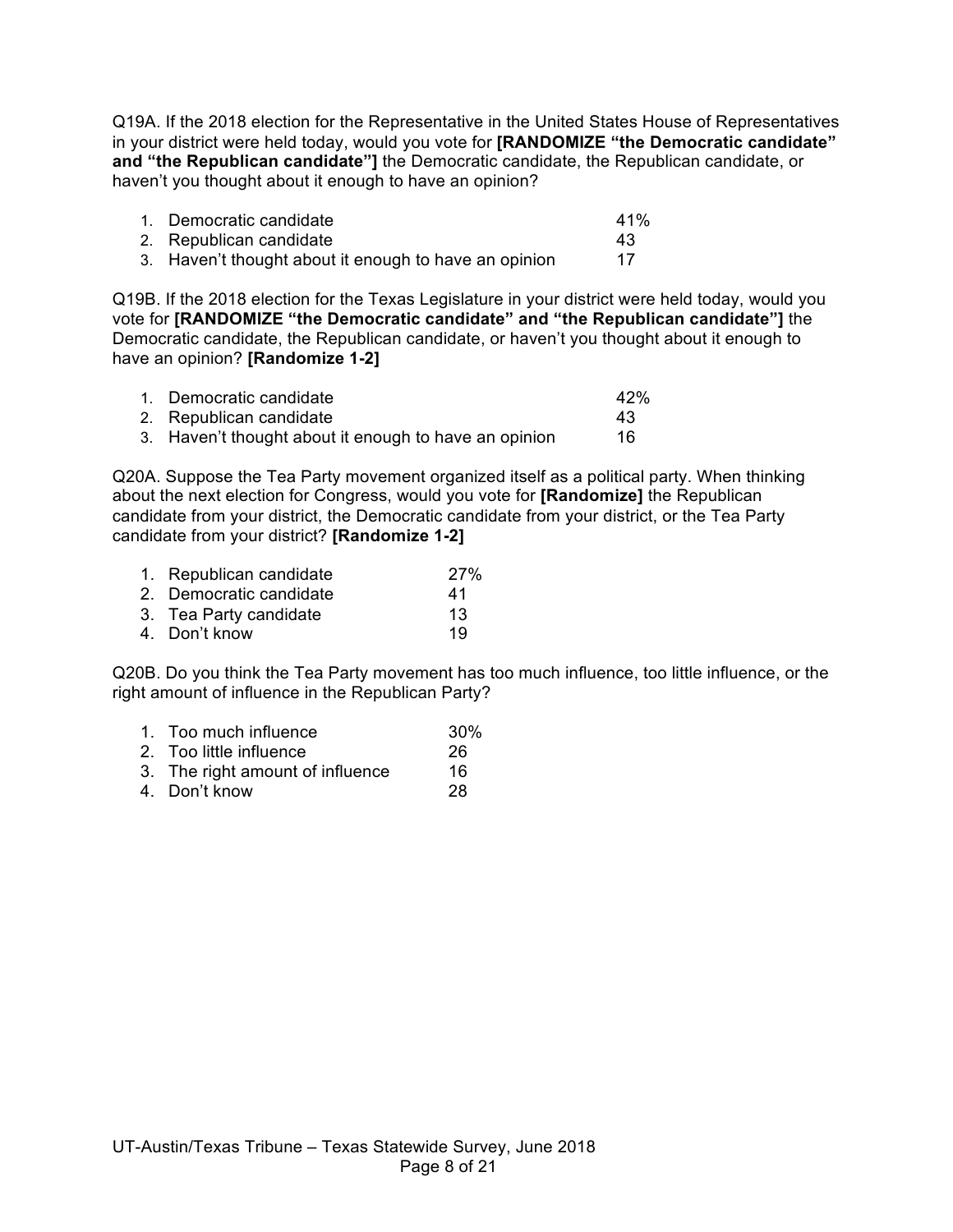## **[RANDOMIZE Q22-25]**

Q22. Please tell us whether you have a very favorable, somewhat favorable, neither favorable nor unfavorable, somewhat unfavorable, or very unfavorable opinion of Ted Cruz.

- 1. Very favorable 23%
- 2. Somewhat favorable 18
- 3. Neither favorable nor unfavorable 10
- 4. Somewhat unfavorable 8
- 5. Very unfavorable 34
- 6. Don't know/no opinion 7

Q23. Please tell us whether you have a very favorable, somewhat favorable, neither favorable nor unfavorable, somewhat unfavorable, or very unfavorable opinion of Beto O'Rourke.

1. Very favorable 22% 2. Somewhat favorable 15 3. Neither favorable nor unfavorable 16 4. Somewhat unfavorable 8 5. Very unfavorable 16 6. Don't know/no opinion 24

Q24. Please tell us whether you have a very favorable, somewhat favorable, neither favorable nor unfavorable, somewhat unfavorable, or very unfavorable opinion of Greg Abbott.

- 1. Very favorable 29%
- 2. Somewhat favorable 19
- 3. Neither favorable nor unfavorable 10
- 4. Somewhat unfavorable 12
- 5. Very unfavorable 23
- 6. Don't know/no opinion 8

Q25. Please tell us whether you have a very favorable, somewhat favorable, neither favorable nor unfavorable, somewhat unfavorable, or very unfavorable opinion of Lupe Valdez.

- 1. Very favorable 12% 2. Somewhat favorable 18 3. Neither favorable nor unfavorable 19
- 4. Somewhat unfavorable and the 8
- 5. Very unfavorable 17
- 6. Don't know/no opinion 25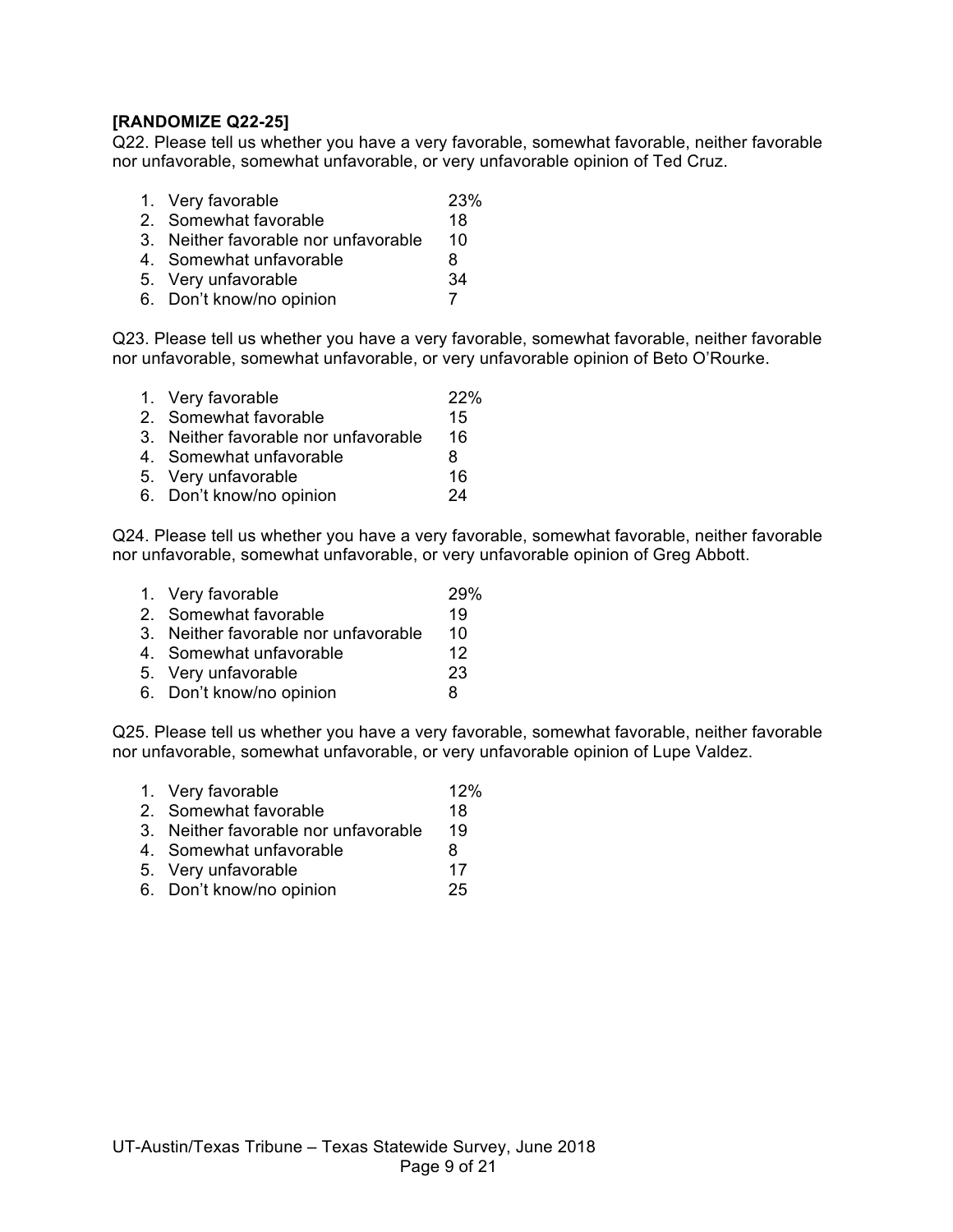# **[RANDOMIZE Q26-27]**

Q26. Please tell us whether you have a very favorable, somewhat favorable, neither favorable nor unfavorable, somewhat unfavorable, or very unfavorable opinion of the Republican Party.

- 1. Very favorable 10%
- 2. Somewhat favorable 25
- 3. Neither favorable nor unfavorable 12
- 4. Somewhat unfavorable 16
- 5. Very unfavorable 32
- 6. Don't know/no opinion 5

Q27. Please tell us whether you have a very favorable, somewhat favorable, neither favorable nor unfavorable, somewhat unfavorable, or very unfavorable opinion of the Democratic Party.

- 1. Very favorable 15%
- 2. Somewhat favorable 22
- 3. Neither favorable nor unfavorable 9
- 4. Somewhat unfavorable 12<br>5 Very unfavorable 137
- 5. Very unfavorable
- 6. Don't know/no opinion 5

#### **[RANDOMIZE Q28-30]**

Q28. Please tell us whether you have a very favorable, somewhat favorable, neither favorable nor unfavorable, somewhat unfavorable, or very unfavorable opinion of the FBI.

| 1. Very favorable                    | 15% |
|--------------------------------------|-----|
| 2. Somewhat favorable                | 26  |
| 3. Neither favorable nor unfavorable | 22  |
| 4. Somewhat unfavorable              | 16  |
| 5. Very unfavorable                  | 13  |
| 6. Don't know/no opinion             | 8   |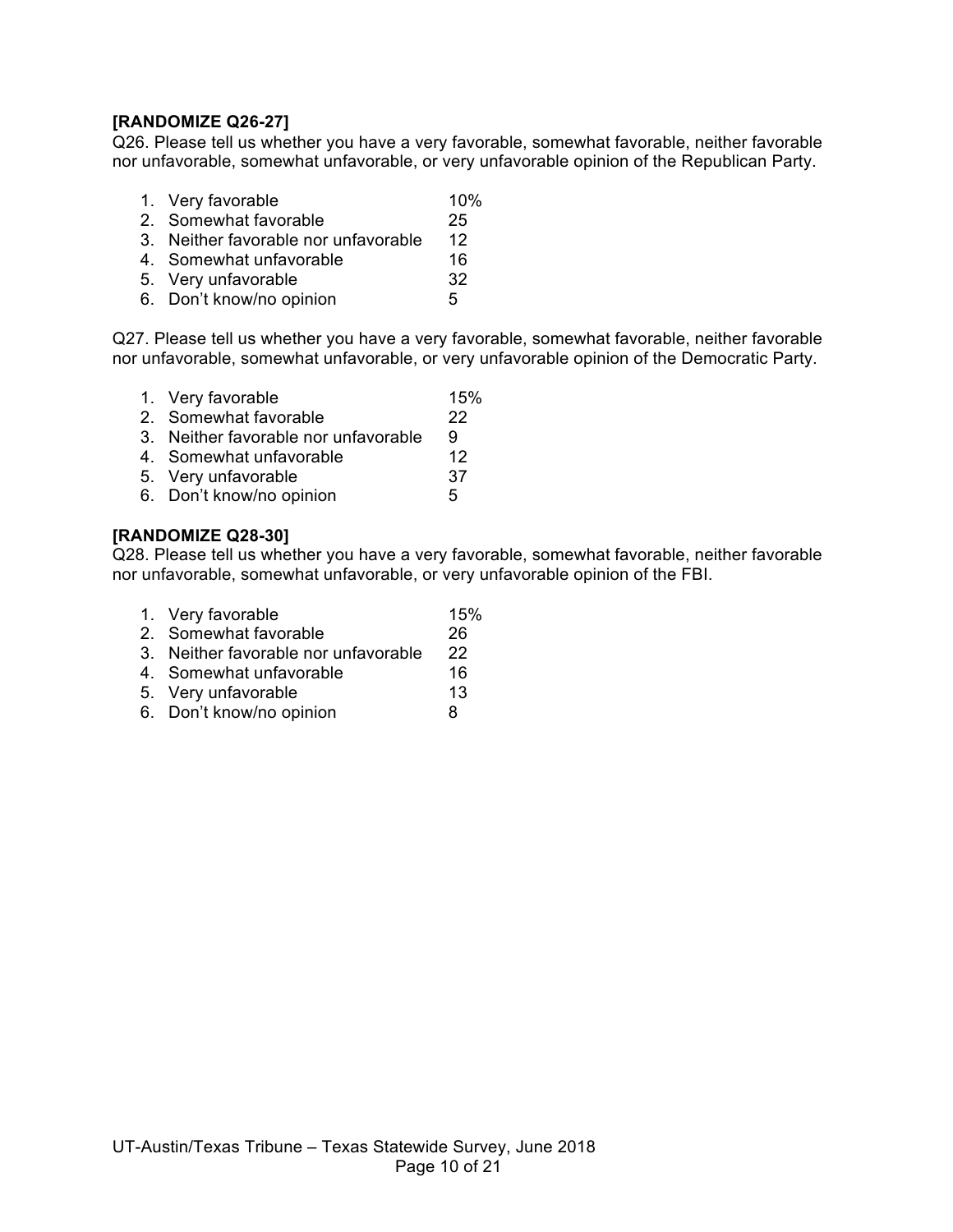Q31. How much have you heard about the investigations into Russian efforts to influence the U.S. presidential election in 2016?

| 1. A lot          | 58% |
|-------------------|-----|
| 2. Some           | 27  |
| 3. Not very much  | 10  |
| 4. Nothing at all | 5   |

Q32. To the best of your knowledge, have the investigations uncovered any crimes?

| 1. Yes | 45% |
|--------|-----|
| 2. No  | 55  |

Q33. Thinking about the investigations into Russian efforts to influence the U.S. presidential election in 2016, which comes closer to your point of view? **[RANDOMIZE 1-2]**

| 1. They're mostly efforts to investigate potential       | 42% |
|----------------------------------------------------------|-----|
| foreign interference in a U.S. election                  |     |
| 2. They're mostly efforts to discredit Donald Trump's 45 |     |
| presidency                                               |     |

3. Don't know/No opinion 13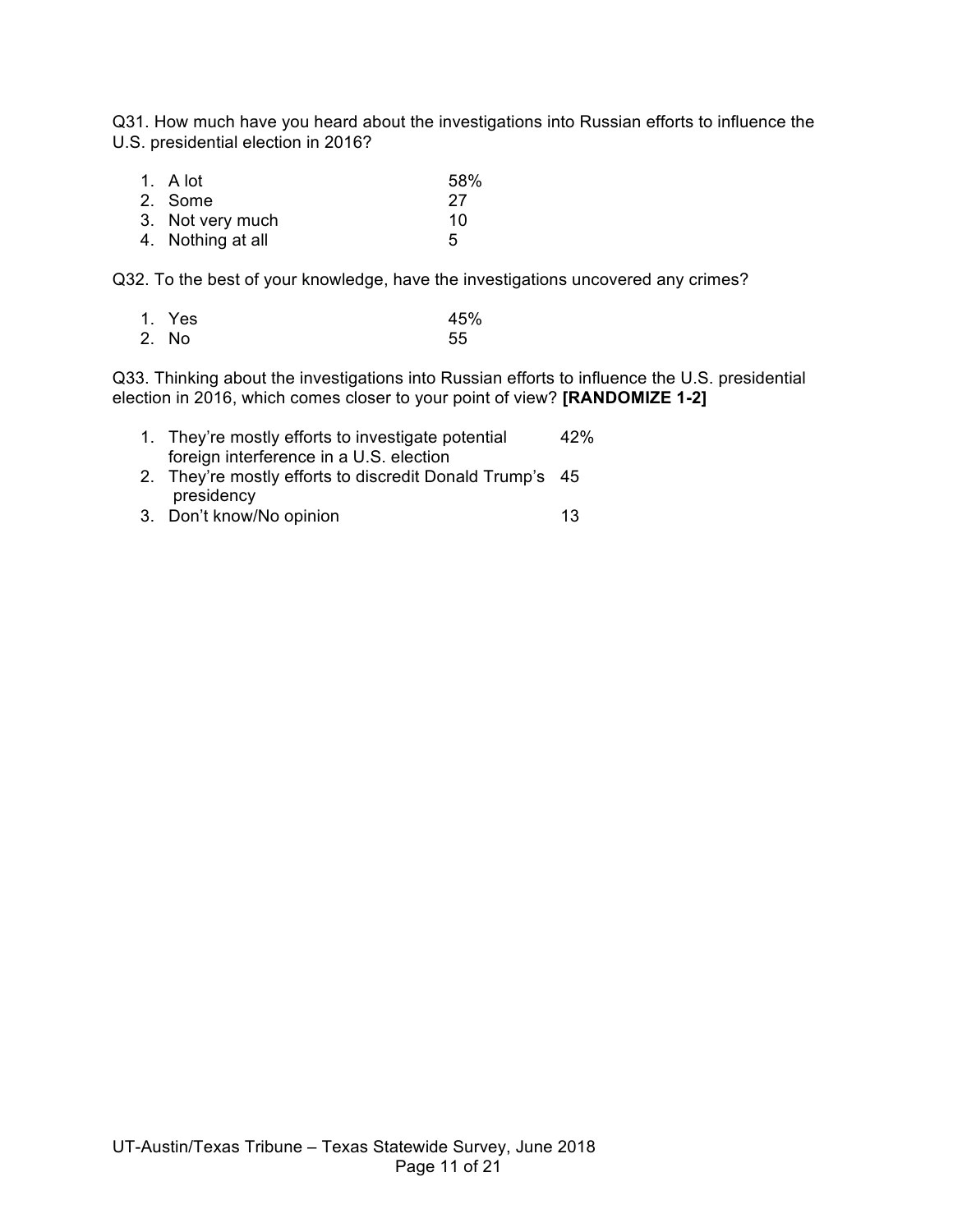## **Policy Questions**

Q34. Do you support or oppose separating children and parents who are apprehended while trying to enter the U.S. illegally?

- 1. Strongly support 16%
- 2. Somewhat support 12
- 3. Somewhat oppose 13
- 4. Strongly oppose 44
- 5. Don't know/No opinion 14

Q35. Would you say that the North American Free Trade Agreement, known as NAFTA, has been good or bad for the Texas economy?

| 1. Good                  | 34% |
|--------------------------|-----|
| 2. Bad                   | 28  |
| 3. Don't know/no opinion | 38  |

Q36. Do you agree or disagree with the following statement: *This country would be better off if we just stayed home and did not concern ourselves with problems in other parts of the world.*

| 1. Strongly agree    | 12% |
|----------------------|-----|
| 2. Somewhat agree    | 27  |
| 3. Somewhat disagree | 28  |
| 4. Strongly disagree | 23  |
| 5. Don't know        | 9   |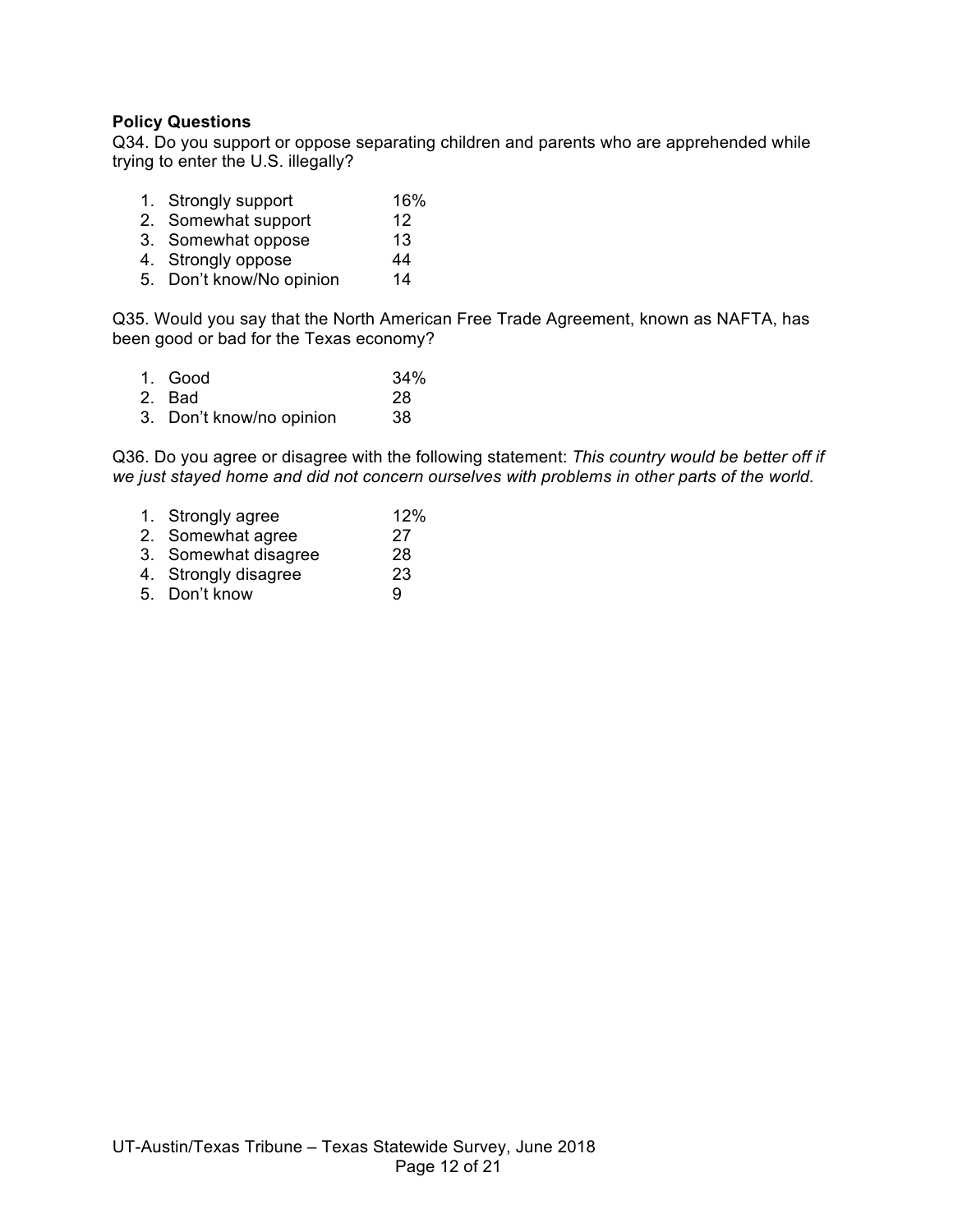## **Political Knowledge**

## **[Randomize INFO1-INFO3]**

INFO1. Which political party holds the majority in the U.S. House of Representatives? **[RANDOMIZE 1-2]**

| 8             |
|---------------|
| $\mathcal{P}$ |
| 8             |
|               |

INFO2. What majority of both houses of the U.S. Congress is needed to override a presidential veto?

| 1. More than one-half      | 7% |
|----------------------------|----|
| 2. More than two-thirds    | 74 |
| 3. More than three-fourths | 7  |
| 4. Don't know              | 12 |

INFO3. Who won the popular vote in the 2016 Presidential Election? **[RANDOMIZE 1-2]**

| 1. Donald Trump    | 24% |
|--------------------|-----|
| 2. Hillary Clinton | 69  |
| 3. Neither         | 2   |
| 4. Don't know      | 5   |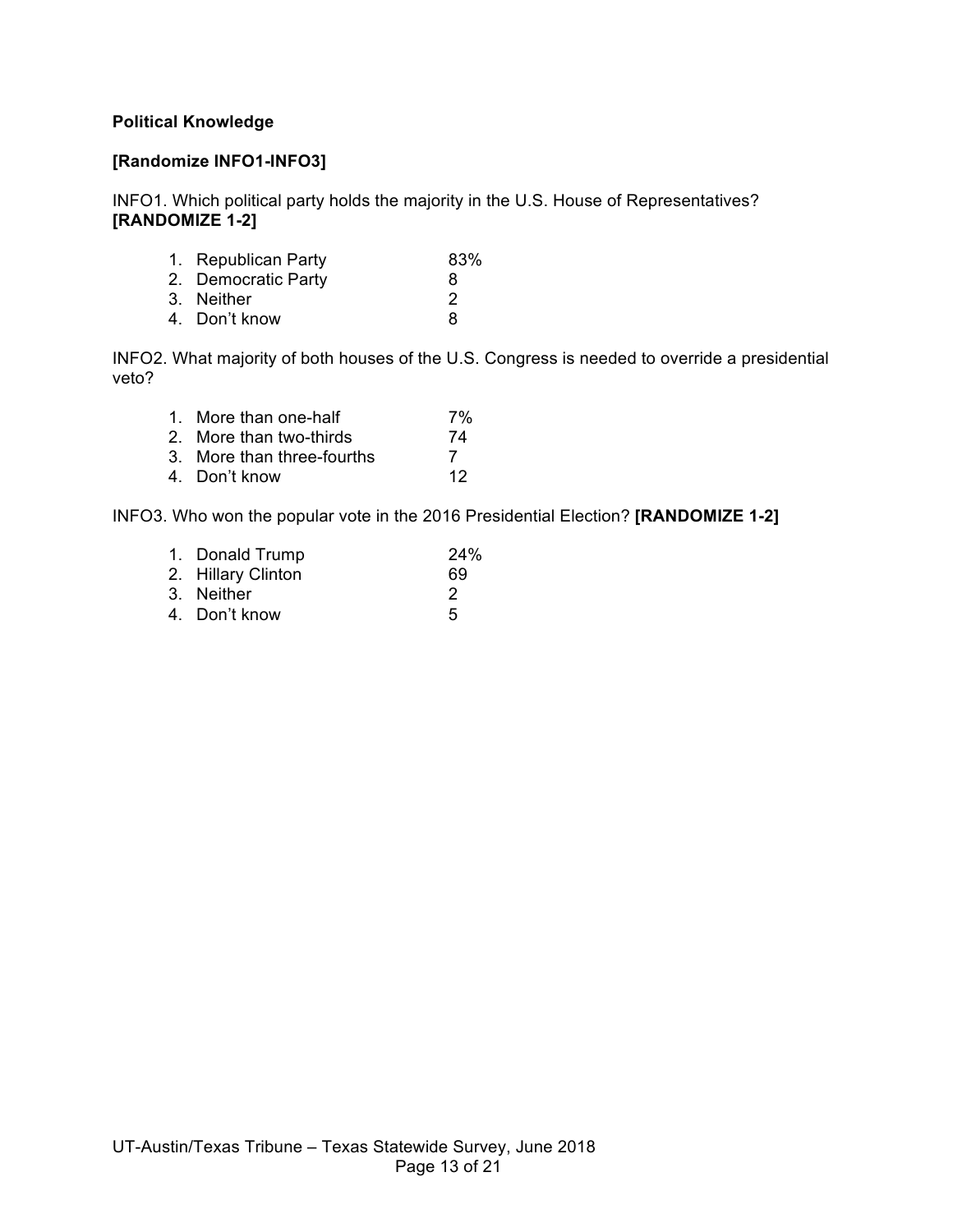### **Political Orientation**

We're almost done. Now we just have a few basic questions for statistical purposes.

LIBCON. On a scale from 1 to 7, where 1 is extremely liberal, 7 is extremely conservative, and 4 is exactly in the middle, where would you place yourself? **[Wording on scale: (1) "Extremely liberal," (4) "In the middle," (7) "Extremely conservative"]**

| 1. Extremely liberal      | 10% |
|---------------------------|-----|
| 2. Somewhat liberal       | 13  |
| 3. Lean liberal           | 8   |
| 4. In the middle          | 26  |
| 5. Lean conservative      | 9   |
| 6. Somewhat conservative  | 18  |
| 7. Extremely conservative | 17  |
|                           |     |

PID3. Generally speaking, would you say that you usually think of yourself as a…

| 1. Democrat    | 43% |
|----------------|-----|
| 2. Independent | 11  |
| 3. Republican  | 46  |

PID7. (Uses the four PID3 follow-up questions)

| 1. Strong Democrat            | 21% |
|-------------------------------|-----|
| 2. Not very strong Democrat   | 10  |
| 3. Lean Democrat              | 12  |
| 4. Independent                | 11  |
| 5. Lean Republican            | 12  |
| 6. Not very strong Republican | 13  |
| 7. Strong Republican          | 21  |
|                               |     |

REPCON. **[ASK IF PID7 >= 5]** Overall, do you think that Republican elected officials in Texas are conservative enough, too conservative, or not conservative enough?

- 1. Conservative enough 50%
- 2. Too conservative 10
- 3. Not conservative enough 30
- 4. Don't know/No opinion 9

DEMLIB. **[ASK IF PID7 <= 3]** Overall, do you think that Democratic elected officials in Texas are liberal enough, too liberal, or not liberal enough?

- 1. Liberal enough 36%
- 2. Too liberal 7
- 3. Not liberal enough 37
- 4. Don't know/No opinion 20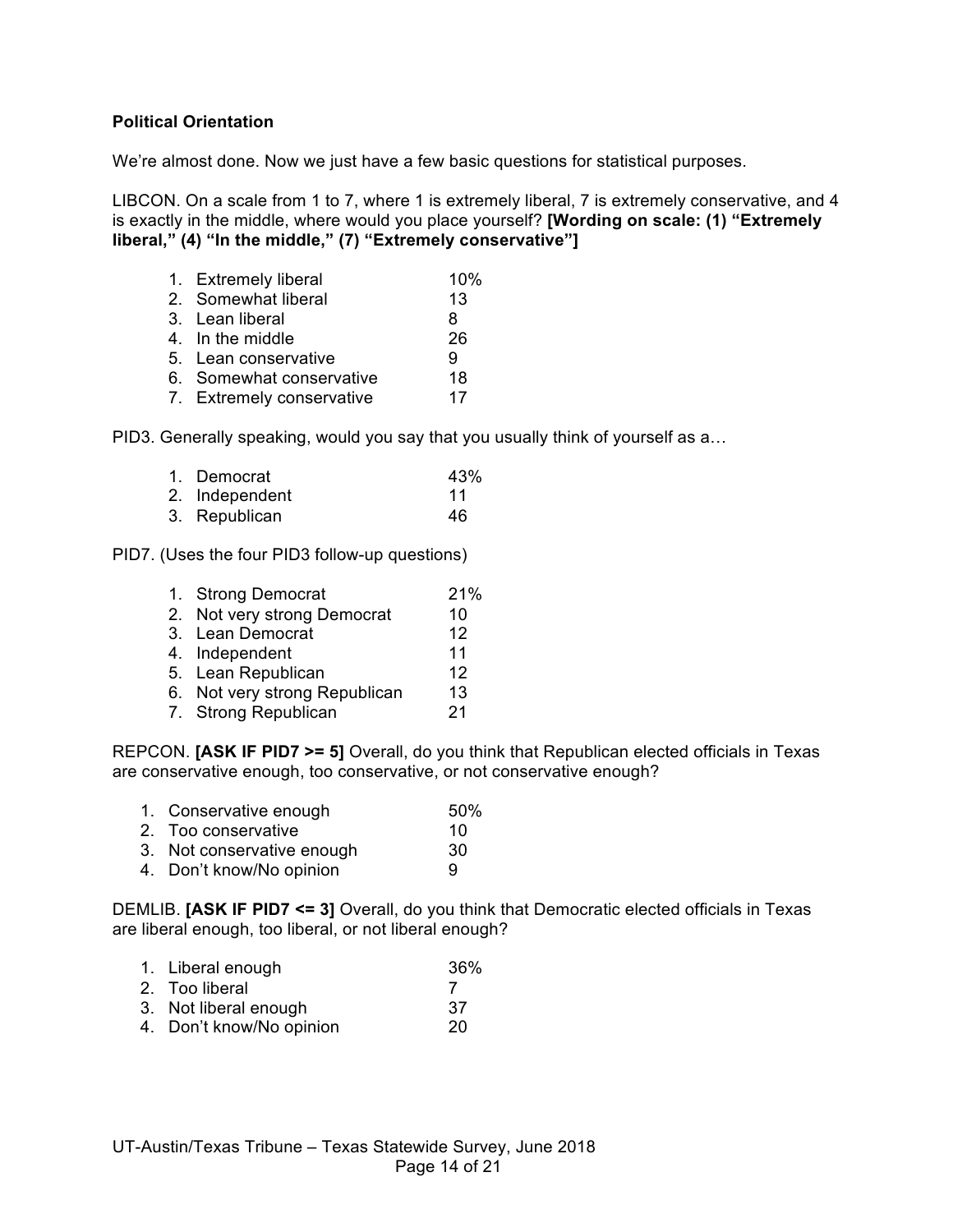## **Demographics**

AGE. Please indicate your age group.

| 1. 18-29     | 16% |
|--------------|-----|
| 2. 30-44     | 26  |
| 3.45-64      | -36 |
| 4. 65 and up | 23  |

LOCATE. Would you say that you live in an urban, suburban, or rural community?

| 1. Urban    | 33% |
|-------------|-----|
| 2. Suburban | 48  |
| 3. Rural    | 20  |

METRO. Do you live in the Houston, Dallas-Fort Worth, San Antonio, or Austin metropolitan areas?

| 28  |
|-----|
| 9   |
| 9   |
| -31 |
|     |

CHILD. How many children are currently living with you?

| 1. One          | 15% |
|-----------------|-----|
| 2. Two          | 12  |
| 3. Three        | 4   |
| 4. Four or more | 2   |
| 5. None         | 67  |

SCHOOL. Do you have any children currently enrolled in school in Texas? (check all that apply)

| 1. Yes, I have a child/children under 18 enrolled in | 19% |
|------------------------------------------------------|-----|
| public school in Texas.                              |     |
| 2. Yes, I have a child/children under 18 enrolled in | 3   |
| private school in Texas.                             |     |
| 3. Yes, I have a child/children under 18 who are     |     |
| being home schooled in Texas.                        |     |
| 4. No, I do not have any children under 18           | 78  |
| in school in Texas.                                  |     |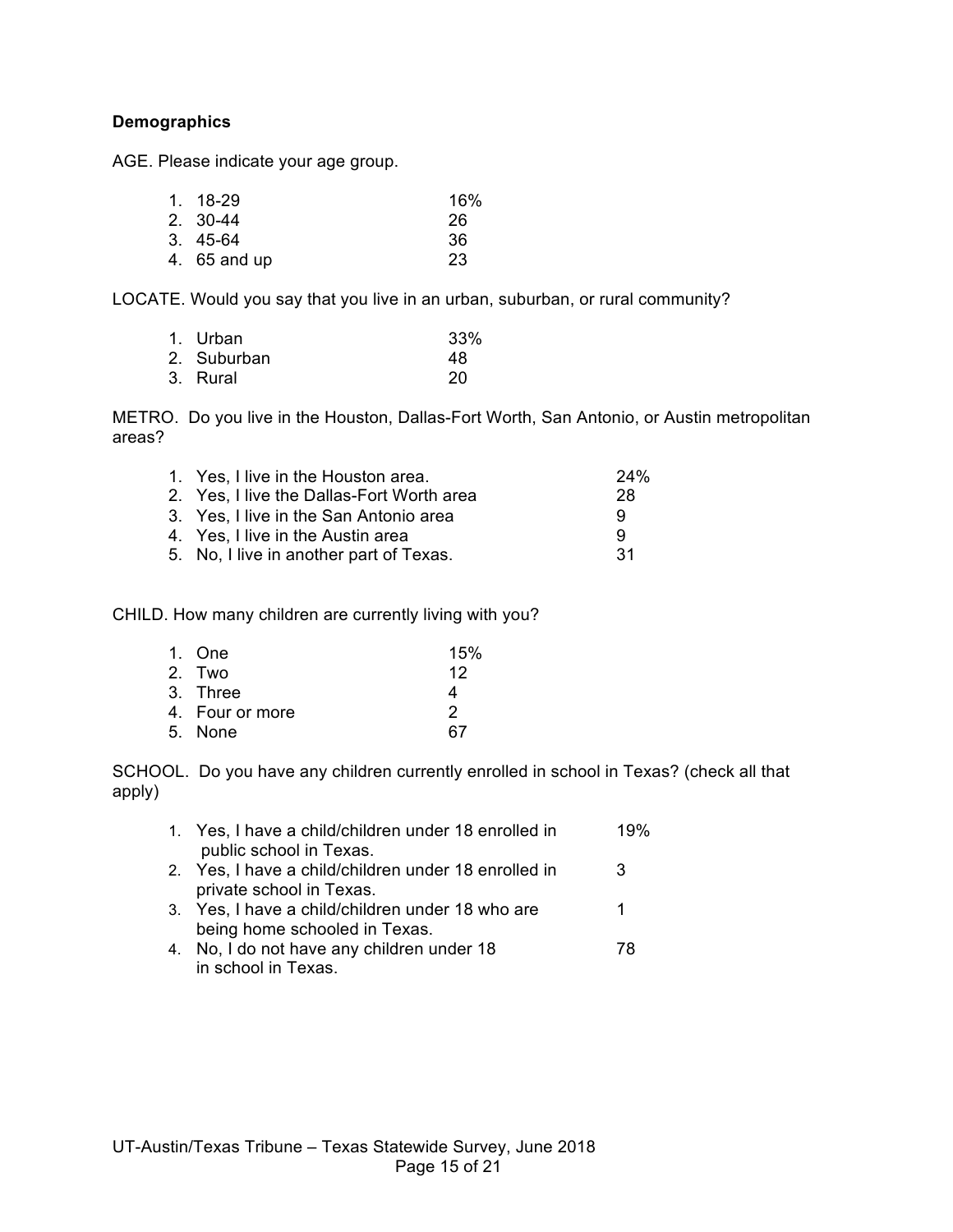INCOME. In which category would you place your household income last year?

| 1.             | Less than \$10,000         | 6% |
|----------------|----------------------------|----|
| 2.             | \$10,000 to \$19,999       | 6  |
| 3.             | \$20,000 to \$29,999       | 8  |
| 4.             | \$30,000 to \$39,999       | 9  |
| 5.             | \$40,000 to \$49,999       | 9  |
| 6.             | \$50,000 to \$59,999       | 10 |
| 7 <sub>1</sub> | \$60,000 to \$69,999       | 7  |
| 8.             | \$70,000 to \$79,999       | 5  |
| 9.             | \$80,000 to \$99,999       | 5  |
|                | 10. \$100,000 to \$119,999 | 6  |
|                | 11. \$120,000 to \$149,999 | 5  |
|                | 12. More than \$150,000    | 7  |
|                | 13. Prefer not to say      | 16 |

AB. Generally speaking, do you consider yourself to be pro-life, pro-choice, or neither?

| 44%                                                         |
|-------------------------------------------------------------|
| 39                                                          |
| 13                                                          |
| Δ                                                           |
| 1. Pro-life<br>2. Pro-choice<br>3. Neither<br>4. Don't know |

EDU. What is the highest level of education that you received?

| 1. Less than high school    | 6%             |
|-----------------------------|----------------|
| 2. High school degree       | 25             |
| 3. Some college             | 23             |
| 4. Two-year college degree  | 10             |
| 5. Four-year college degree | 25             |
| <b>PULLER</b>               | $\overline{ }$ |

6. Post-graduate degree 11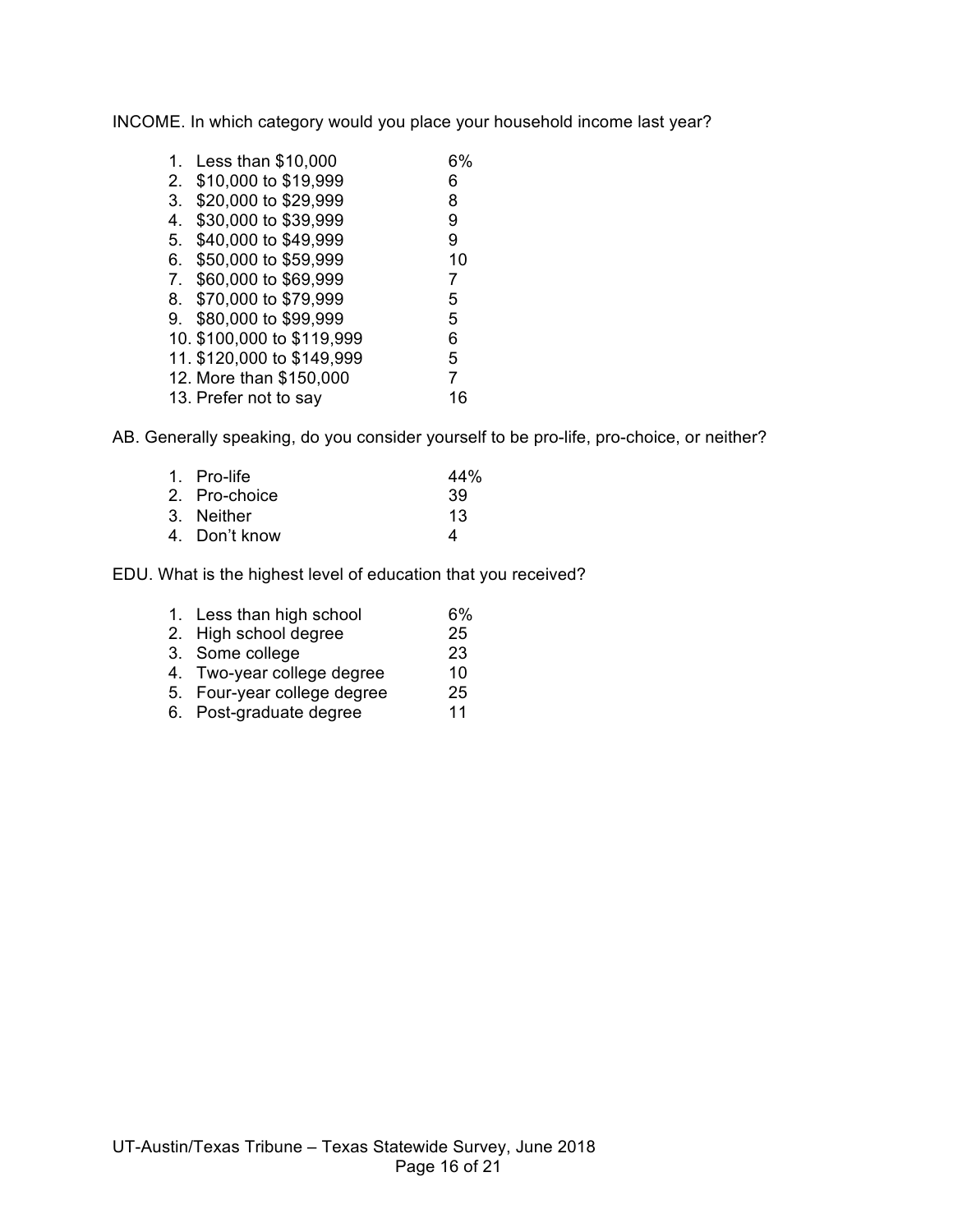RELIG1. What is your primary religious affiliation, if any? **[No open response on "other"]**

| 1.<br>Agnostic                             | 6%                      |
|--------------------------------------------|-------------------------|
| 2. Assembly of God*                        | 0                       |
| 3. Atheist                                 | 6                       |
| 4. Baptist*                                | 15                      |
| 5. Born again                              | 3                       |
| 6. Buddhist                                | 1                       |
| 7. Catholic*                               | 17                      |
| 8. Christian Scientist*                    | 0                       |
| 9. Church of Christ*                       | 3                       |
| 10. Church of God*                         | 1                       |
| 11. Disciples of Christ*                   | 0                       |
| 12. Episcopal/Anglican*                    | $\overline{\mathbf{2}}$ |
| 13. Evangelical                            | $\overline{2}$          |
| 14. Hindu                                  | 0                       |
| 15. Jehovah's Witnesses                    | 0                       |
| 16. Jewish                                 | $\mathbf{1}$            |
| 17. Lutheran*                              | $\overline{\mathbf{2}}$ |
| 18. Methodist*                             | 5                       |
| 19. Mormon*                                | 1                       |
| 20. Muslim/Islam                           | 1                       |
| 21. Nondenominational Christian*           | 6                       |
| 22. Orthodox/Eastern Orthodox*             | 0                       |
| 23. Pentecostal/charismatic/spirit-filled* | $\overline{\mathbf{2}}$ |
| 24. Presbyterian*                          | 1                       |
| 25. Protestant (non-specific)*             | 3                       |
| 26. Reformed*                              | $\mathbf 0$             |
| 27. Unitarian/Universalist*                | 0                       |
| 28. United Church of Christ*               | 0                       |
| 29. Religious but not spiritual            | 1                       |
| 30. Spiritual but not religious            | 6                       |
| 31. No religious affiliation/none          | 10                      |
| 32. Other*                                 | 3                       |
| 33. Don't know                             | 1                       |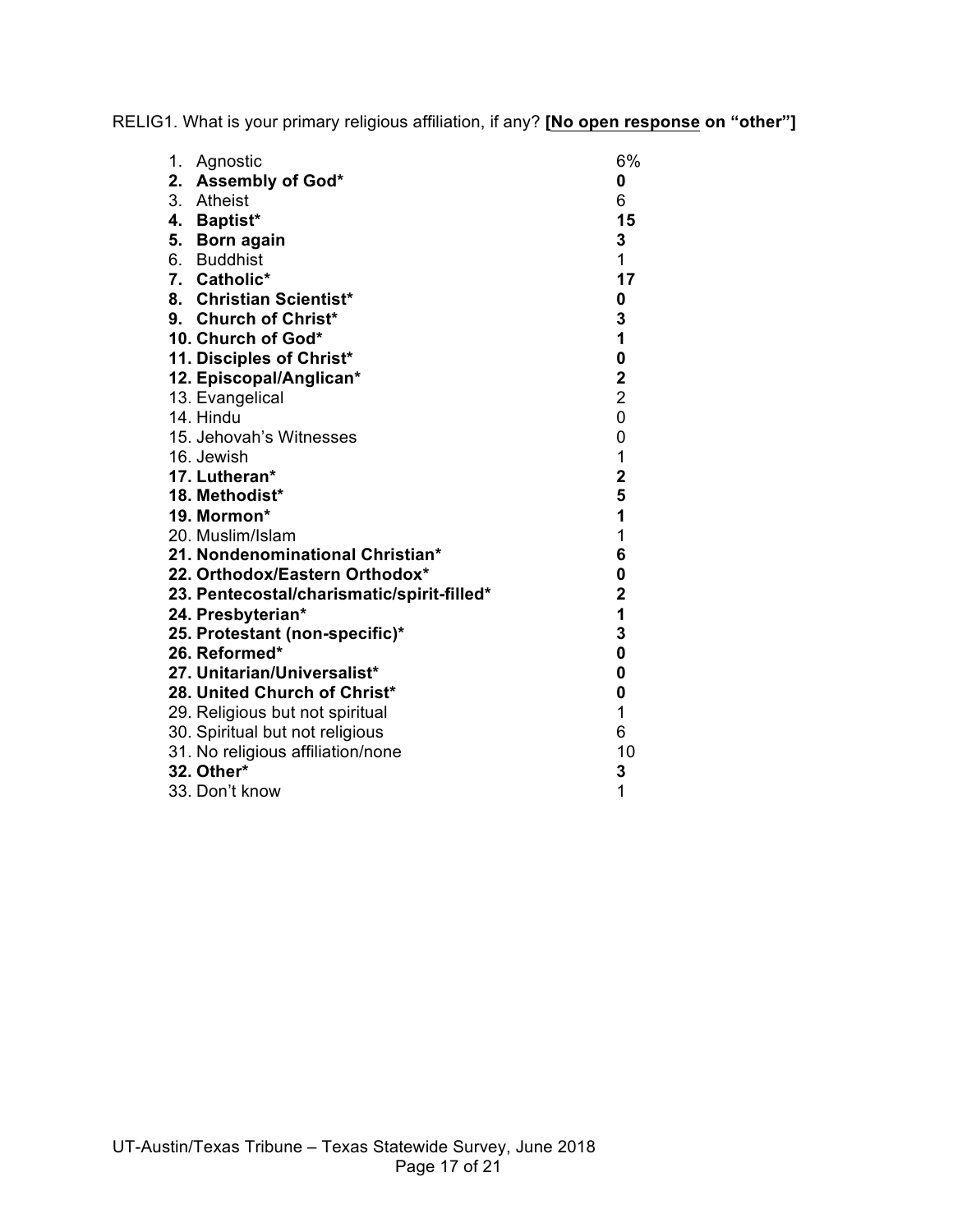RELIG2. What is your secondary religious affiliation, if any? **[No open response on "other"]**

| 1. | Agnostic                                   | $\overline{c}$          |
|----|--------------------------------------------|-------------------------|
| 2. | <b>Assembly of God*</b>                    | $\overline{\mathbf{1}}$ |
|    | 3. Atheist                                 | 1                       |
|    | 4. Baptist*                                | $\overline{\mathbf{7}}$ |
| 5. | <b>Born again</b>                          | 5                       |
|    | 6. Buddhist                                | $\mathbf 1$             |
|    | 7. Catholic*                               | 3                       |
|    | 8. Christian Scientist*                    | 0                       |
|    | 9. Church of Christ*                       | $\overline{\mathbf{2}}$ |
|    | 10. Church of God*                         | $\mathbf 0$             |
|    | 11. Disciples of Christ*                   | $\mathbf 0$             |
|    | 12. Episcopal/Anglican*                    | 1                       |
|    | 13. Evangelical                            | $\overline{1}$          |
|    | 14. Hindu                                  | 0                       |
|    | 15. Jehovah's Witnesses                    | 0                       |
|    | 16. Jewish                                 | $\mathbf 1$             |
|    | 17. Lutheran*                              | $\mathbf 1$             |
|    | 18. Methodist*                             | 3                       |
|    | 19. Mormon*                                | 0                       |
|    | 20. Muslim/Islam                           | 0                       |
|    | 21. Nondenominational Christian*           | 5                       |
|    | 22. Orthodox/Eastern Orthodox*             | 0                       |
|    | 23. Pentecostal/charismatic/spirit-filled* | $\overline{\mathbf{2}}$ |
|    | 24. Presbyterian*                          | $\mathbf 0$             |
|    | 25. Protestant (non-specific)*             | 4                       |
|    | 26. Reformed*                              | 1                       |
|    | 27. Unitarian/Universalist*                | 0                       |
|    | 28. United Church of Christ*               | 0                       |
|    | 29. Religious but not spiritual            | 1                       |
|    | 30. Spiritual but not religious            | 6                       |
|    | 31. No religious affiliation/none          | 34                      |
|    | 32. Other*                                 | 4                       |
|    | 33. Don't know                             | 1                       |

LITERAL. Which of these statements comes closest to describing your feelings about the Bible?

| 1. The Bible is the actual word of God and is to be   | 28% |
|-------------------------------------------------------|-----|
| taken literally, word for word.                       |     |
| 2. The Bible is the word of God but not everything in | 41  |
| it should be taken literally, word for word.          |     |
| 3. The Bible is a book written by men and is          | 24  |
| not the word of God.                                  |     |
| 4. Don't know.                                        |     |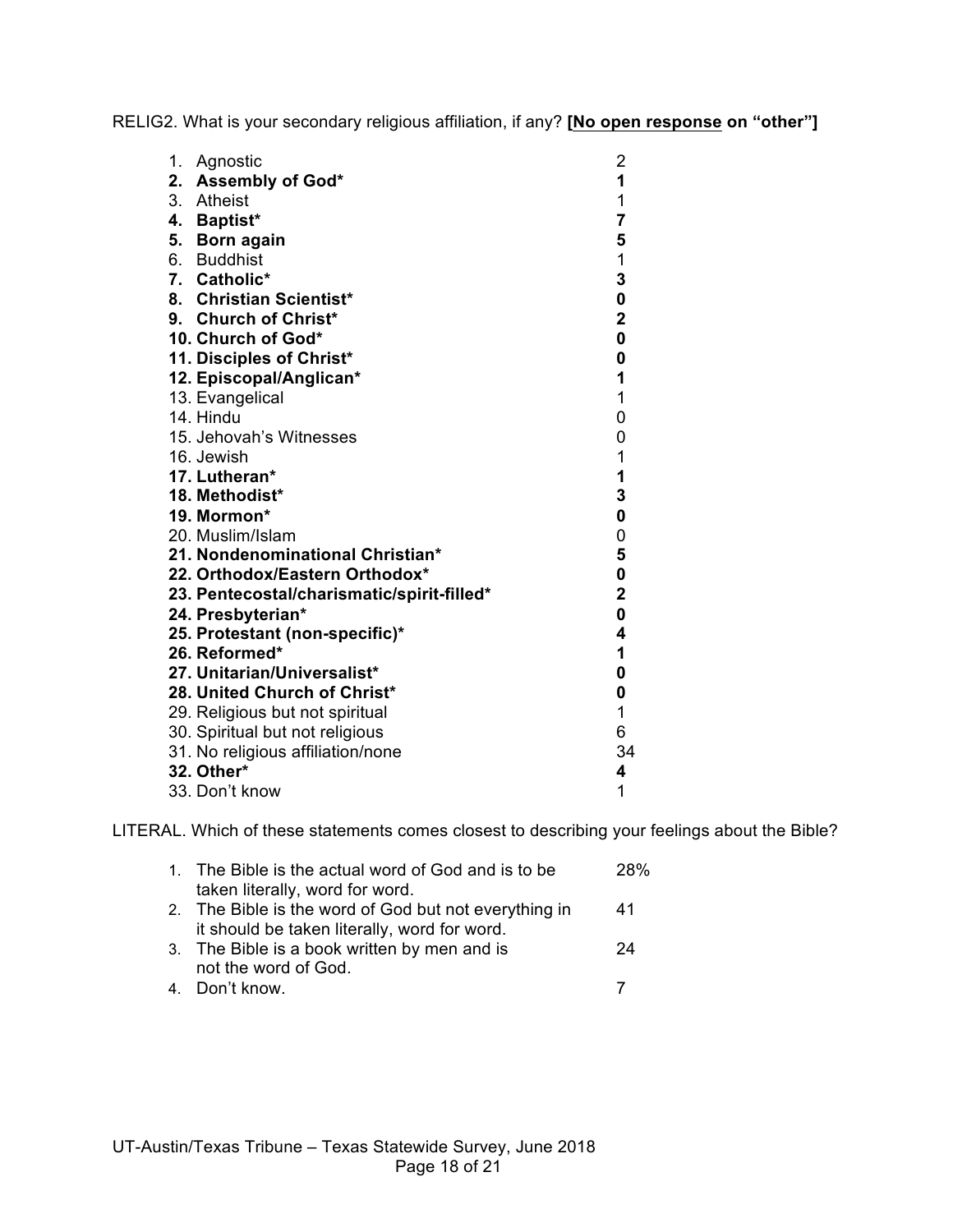IMPORT. How important is religion in your life?

- 1. Extremely important 43%
- 2. Somewhat important 28
- 3. Not very important 13
- 4. Not at all important 17

ATTEND. Aside from weddings and funerals, how often do you attend religious services or participate in religious activities?

- 1. More than once a week 12%
- 2. Once a week 21
- 3. A few times a month 11
- 4. Once or twice a year 24
- 5. Never 33

RACE1. What race do you consider yourself to be?

| 1. White                  | 58%           |
|---------------------------|---------------|
| 2. African American       | 14            |
| 3. Hispanic or Latino     | 23            |
| 4. Asian/Pacific Islander | 1.            |
| 5. Native American        | 1             |
| 6. Multi-racial           | $\mathcal{P}$ |
| 7. Other                  | 1             |
| 8. Middle Eastern         |               |

RACE2. **[Ask if RACE ~= "Hispanic or Latino"]** Do you happen to have a Hispanic-Latino grandparent?

| 1. Yes        | $1\%$ |
|---------------|-------|
| 2. No         | 98    |
| 3. Don't know |       |

NATIVE1. **[Ask if RACE = "Hispanic or Latino"]** Were you born in the United States or Puerto Rico, or in another country?

| 1. Born in the United States or Puerto Rico | 86% |
|---------------------------------------------|-----|
| 2. Born in another country                  | 14  |
| 3. Don't know                               |     |

NATIVE2. **[Ask NATIVE2 if answer 1 on NATIVE1]** Were your parents born in the United States or Puerto Rico, or another country?

- 1. Both of my parents were born in the United States 62% or Puerto Rico
- 2. One of my parents was born in another country 25
- 3. Both of my parents were both in another country 13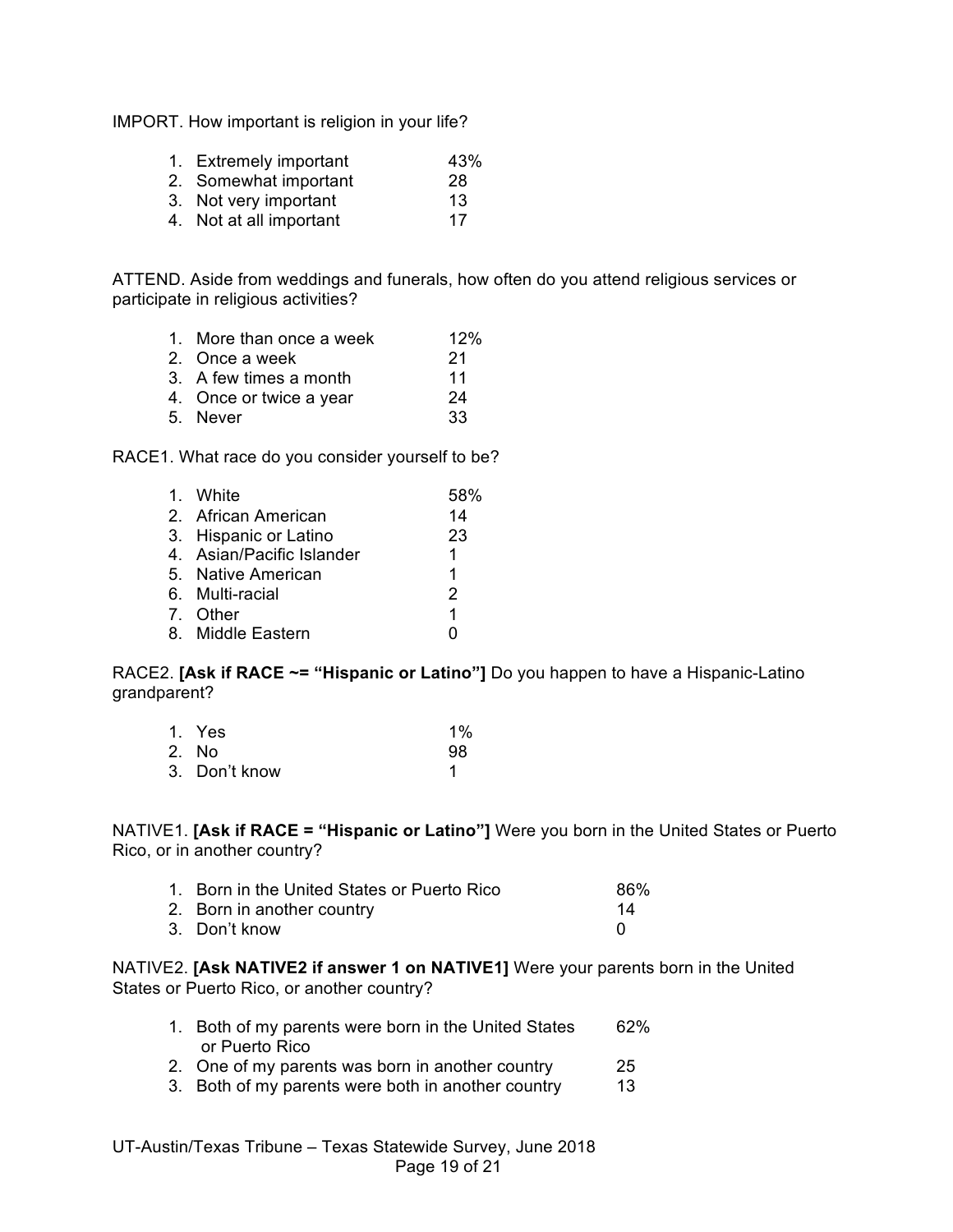MOVE. Did you move to Texas from some other state?

| 1. Yes | 42% |
|--------|-----|
| 2. No  | 58  |

# STATE. **[ASK IF MOVE=1]** Which state did you move from (most recently)? **[DROPDOWN LIST OF STATES]**

| 1. | Alabama                           | 1%                                         |
|----|-----------------------------------|--------------------------------------------|
|    |                                   | 1                                          |
|    | 2. Alaska<br>3. Arizona           | 2<br>2<br>12                               |
|    | 4. Arkansas                       |                                            |
|    | 5. California                     |                                            |
|    | 6. Colorado                       | 3                                          |
|    | 7. Connecticut                    | 0                                          |
|    | 8. Delaware                       | 0                                          |
|    | 9. District of Columbia           | 0                                          |
|    | 10. Florida                       | 5                                          |
|    | 11. Georgia                       | $\overline{\mathbf{c}}$                    |
|    | 12. Hawaii                        | 0                                          |
|    | 13. Idaho                         | 0                                          |
|    | 14. Illinois                      | 4                                          |
|    | 15. Indiana                       |                                            |
|    | 16. Iowa                          | $\begin{array}{c} 2 \\ 2 \\ 1 \end{array}$ |
|    | 17. Kansas                        |                                            |
|    | 18. Kentucky                      | $\mathbf{1}$<br>$\overline{7}$             |
|    | 19. Louisiana                     |                                            |
|    | 20. Maine                         | $\mathbf 0$                                |
|    | 21. Maryland<br>22. Massachusetts | $\begin{array}{c} 2 \\ 2 \\ 4 \end{array}$ |
|    |                                   |                                            |
|    | 23. Michigan<br>24. Minnesota     | $\overline{1}$                             |
|    | 25. Mississippi                   | $\mathbf 1$                                |
|    | 26. Missouri                      | 3                                          |
|    | 27. Montana                       | 0                                          |
|    | 28. Nebraska                      | 1                                          |
|    | 29. Nevada                        | 0                                          |
|    | 30. New Hampshire                 | $\mathbf 1$                                |
|    | 31. New Jersey                    | 1                                          |
|    | 32. New Mexico                    | 4                                          |
|    | 33. New York                      | 4                                          |
|    | 34. North Carolina                | 1                                          |
|    | 35. North Dakota                  | 0                                          |
|    | 36. Ohio                          | 4                                          |
|    | 37. Oklahoma                      | 4                                          |
|    | 38. Oregon                        | 1                                          |
|    | 39. Pennsylvania                  | 4                                          |
|    | 40. Rhode Island                  | 1                                          |
|    | 41. South Carolina                | 0                                          |
|    | 42. South Dakota                  | 0                                          |
|    | 43. Tennessee                     | 1                                          |